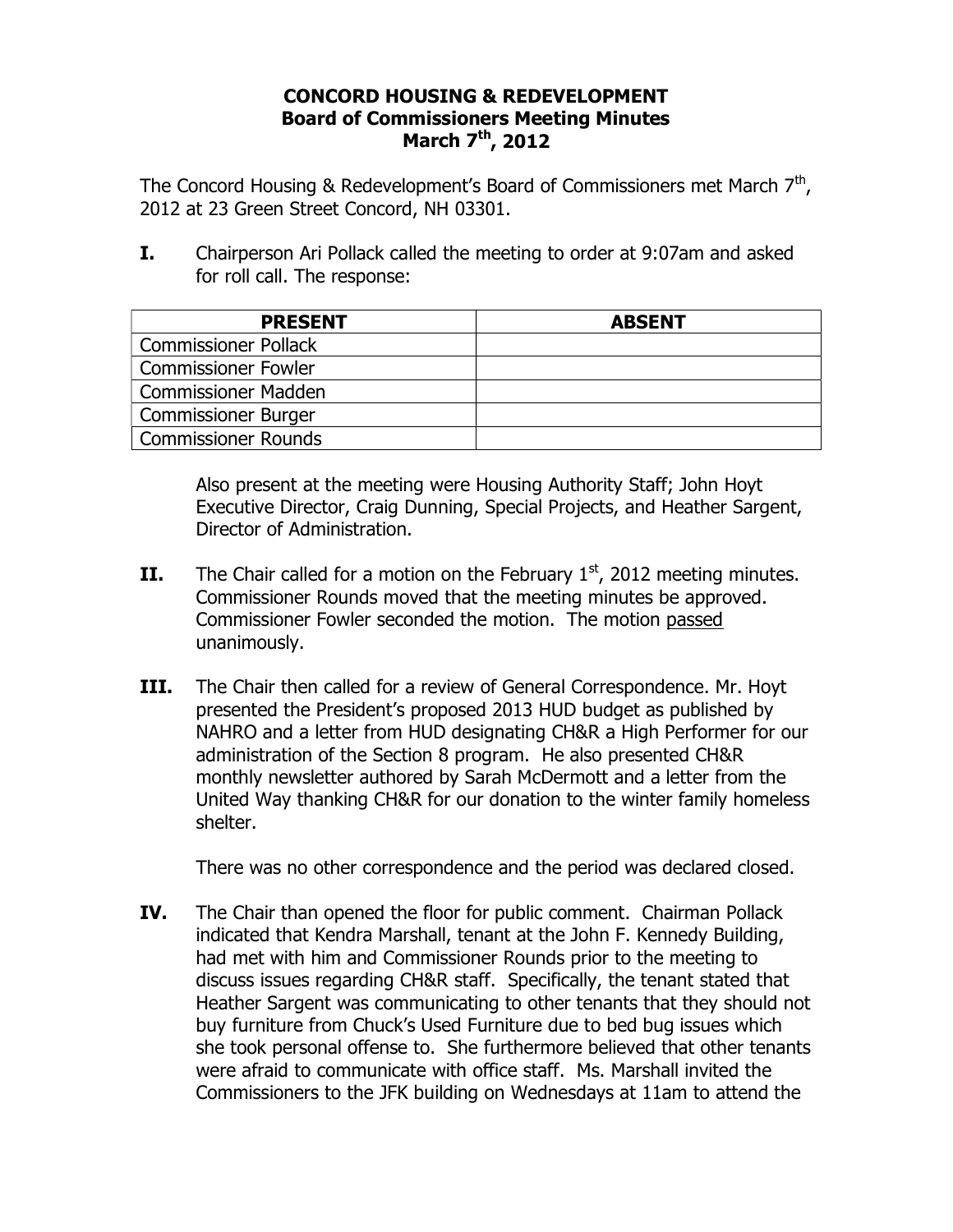resident lunch and discuss other tenant issues. Commissioner Pollack asked that Ms. Marshall be contacted and provided a policy on how staff will communicate about bed bug concerns with second-hand furniture which does not specify any local proprietors. He also asked to insure that staff communicates with tenants in a professional, respectful fashion at all times and encouraged the Commissioners to attend a Wednesday lunch.

There was no one from the public present and the period was declared closed.

**V.** The Chair then called attention to the Old Business portion of the agenda:

# **1. Section 8 Over-Leasing**

Mr. Hoyt produced a letter from 2009 authored by HUD-Washington that gave CH&R permission to use \$150,000 of government stimulus money in our net restricted assets (NRA) account toward over-leasing. He has shared this document with HUD-Kansas who has adjusted their calculations of what CH&R will be required to repay. Although final documentation has yet to be sent, it appears that CH&R has a shortfall of only \$21,000-\$22,000 in the NRA. Mr. Hoyt pointed out that HUD had already begun recouping money by underfunding the HAP subsidy it gives to CH&R since January 2012. It is his belief that we have already made up the difference (and perhaps paid back more than necessary) in the recent underfunding of HAP subsidy. Mr. Hoyt will share more details as finalization of this issue occurs with HUD.

There was no other Old Business to be discussed and the period was declared closed.

- **VI.** The Chair then called attention to the New Business portion of the agenda:
	- **1. RESOLUTION 1283:** Resolution authorizing approving the 2012 Capital Fund Expenditures.

Mr. Hoyt summarized the proposed projects to be covered by the Capital Fund. He stated that even with approval of this Resolution, the money cannot be spent until after the annual meeting and that line items can be changed as necessary with a Board vote. Commissioner Fowler asked how much money was received in 2011. Mr. Hoyt responded it was \$312,000 in comparison to the \$307,000 coming in 2012. Commissioner Fowler requested that a copy of the list of proposed projects be included with the filing of these minutes. Commissioner Fowler moved the motion be accepted. Commissioner Burger seconded it. The motion passed unanimously.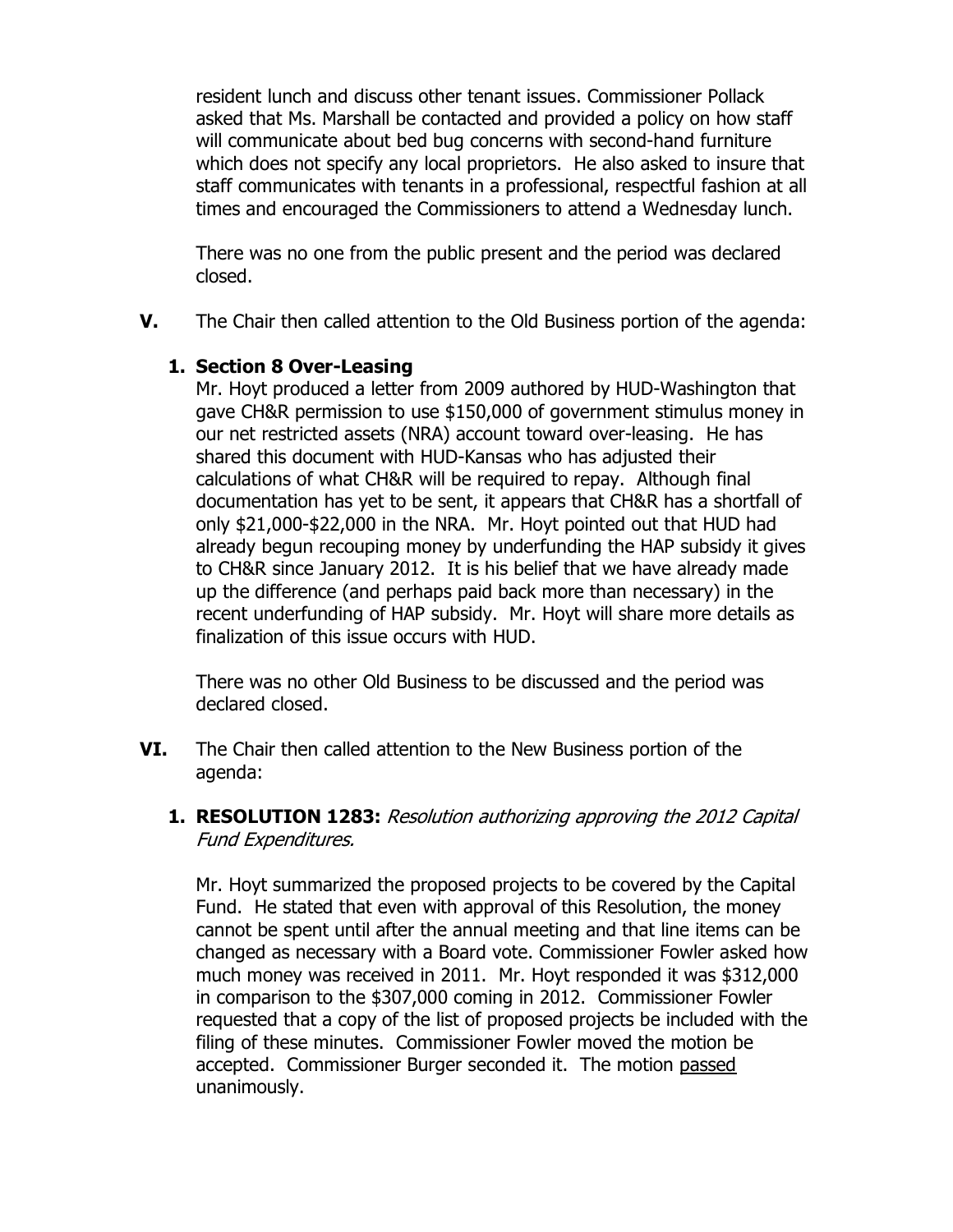### **2. Year-End Financial Results**

Mr. Hoyt clarified that these reports, sent via e-mail, were completed prior to the acquisition of the property at South Main Street. He stated that under the Development Corp., due to several factors including increases in cost for the afterschool program at Jennings Drive, not having the Parmenter Place developer's fee this year, and less interest income, revenue is down \$58,000 from last year. Commissioner Pollack indicated that we are sitting on cash however readying for our next project.

Commissioner Burger asked if there was positive cash flow at South Main Street/Lee Ave. Mr. Hoyt reported that although we are not fully leased, the mortgage is low enough that it remains in the black. He stated that building 63-65 is fully leased and we are working on executing leases with the commercial tenants. Building 65 ½ has 2 out of 6 units leased currently. We are waiting to perform renovations in the spring until we offer the units for rent. Commissioner Burger asked if money can be made from the property through rental income. Mr. Hoyt confirmed that we can however the mission of CH&R is to keep rents affordable. Commissioner Pollack added that getting the building in use is important with our goals of redevelopment.

Mr. Hoyt noted that the because of the GAAP representation of the stimulus money on the income statement Parmenter year-end report reflects a net income, typically LIHTC show a loss.

Commissioner Fowler inquired about the utility costs spiking 13% in Public Housing. Mr. Hoyt answered that the Crutchfield Building is 100% electric heat and with the cold winter costs soar additionally the budgeted expense is straight lined and as we come into the warmer part of the year that variance will correct itself. He stated that he pre-purchases utilities through third-party vendors to try and lock in the best price.

Commissioner Fowler inquired about the rise in maintenance costs. Mr. Hoyt answered that the rise was due to the costs of pest control. Only \$30,000 had been budgeted in 2011 while \$55,000 has been budgeted for 2012 for this issue. Additionally the change in the capitalization policy placed more expenses in the income statement vs. being capitalized.

#### **3. Leasing Information**

Mr. Hoyt reported that we were one voucher over-leased for 2011 however we are 1 unit month off for 2012 which balance each other. So far this fiscal year in Public Housing, we are running at 99.2% occupancy in AMP 1 and 95.2% in AMP 2. Commissioner Burger asked why AMP 2 is lower. Ms. Sargent reported that due to treating persistent pest control